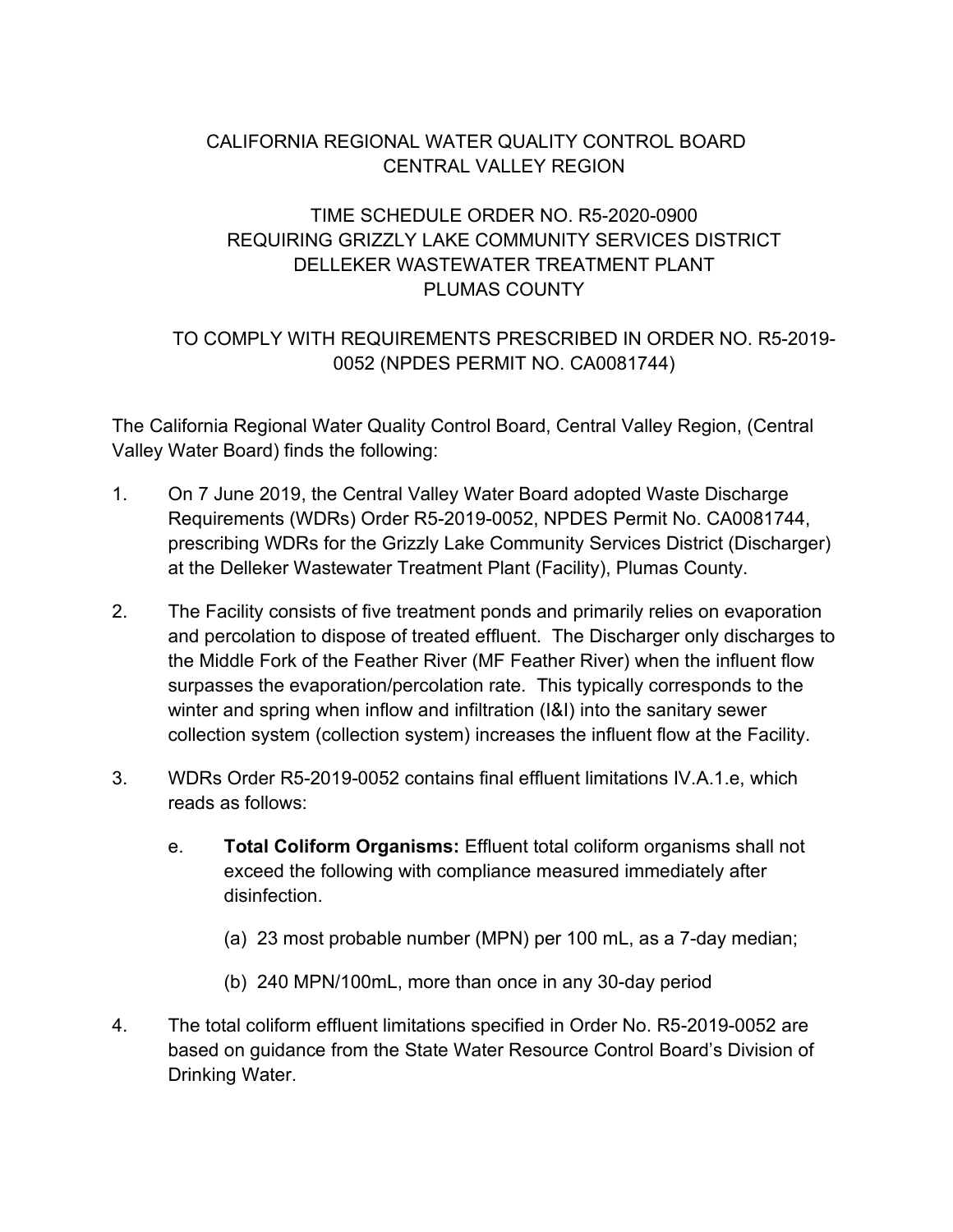Time Schedule Order R5-2020-0900 2 Grizzly Lake Community Services District Delleker Wastewater Treatment Plant Plumas County

- 5. Prior to the adoption of WDRs Order R5-2019-0052, the Discharger was regulated by WDRs Order R5-2012-0046 which contained the same total coliform effluent limitations as R5-2019-0052.
- 6. Prior to the adoption of WDRs Order R5-2012-0046, the Discharger was regulated by WDRs Order R5-2007-0019 which contained final effluent limitations IV.A.1.e, which reads as follows:
	- e. **Total Coliform Organisms:** Effluent total coliform organisms shall not exceed:

i. 23 most probable number (MPN) per 100 mL as a median of the previous seven samples;

ii. 500 MPN/100mL at any time.

## **Need for a Time Schedule and Legal Basis**

- 7. When WDRs Order R5-2012-0046 was adopted, the total coliform effluent limitations were new and modified regulatory requirements compared to those in previous WDRs Order R5-2007-0019.
- 8. At the time of adoption of WDRs Order R5-2012-0046, the Discharger was not aware of its inability to consistently comply with the total coliform effluent limitations. During the three years after WDRs Order R5-2012-0046 became effective on 8 June 2012, the Discharger did not consistently discharge treated wastewater to the MF Feather River, largely due to the fact that California was in the midst of a years-long drought that greatly reduced I&I to the Discharger's collection system. Due to the reduced amount of influent flow at the Facility during these drought conditions, the Discharger relied solely on year-round wastewater disposal through evaporation and percolation and did not discharge to the MF Feather River.
- 9. The Discharger discharged treated wastewater to the MF Feather River during the allowed discharge periods in 2013, 2016, 2017, 2018, and 2019. The Discharger first accrued mandatory minimum penalties (MMPs) for violations of total coliform effluent limitations in March 2016. In subsequent years, the Discharger committed additional violations, indicating the Discharger was not able to consistently comply with the total coliform effluent limitations in WDRs Order R5-2012-0046.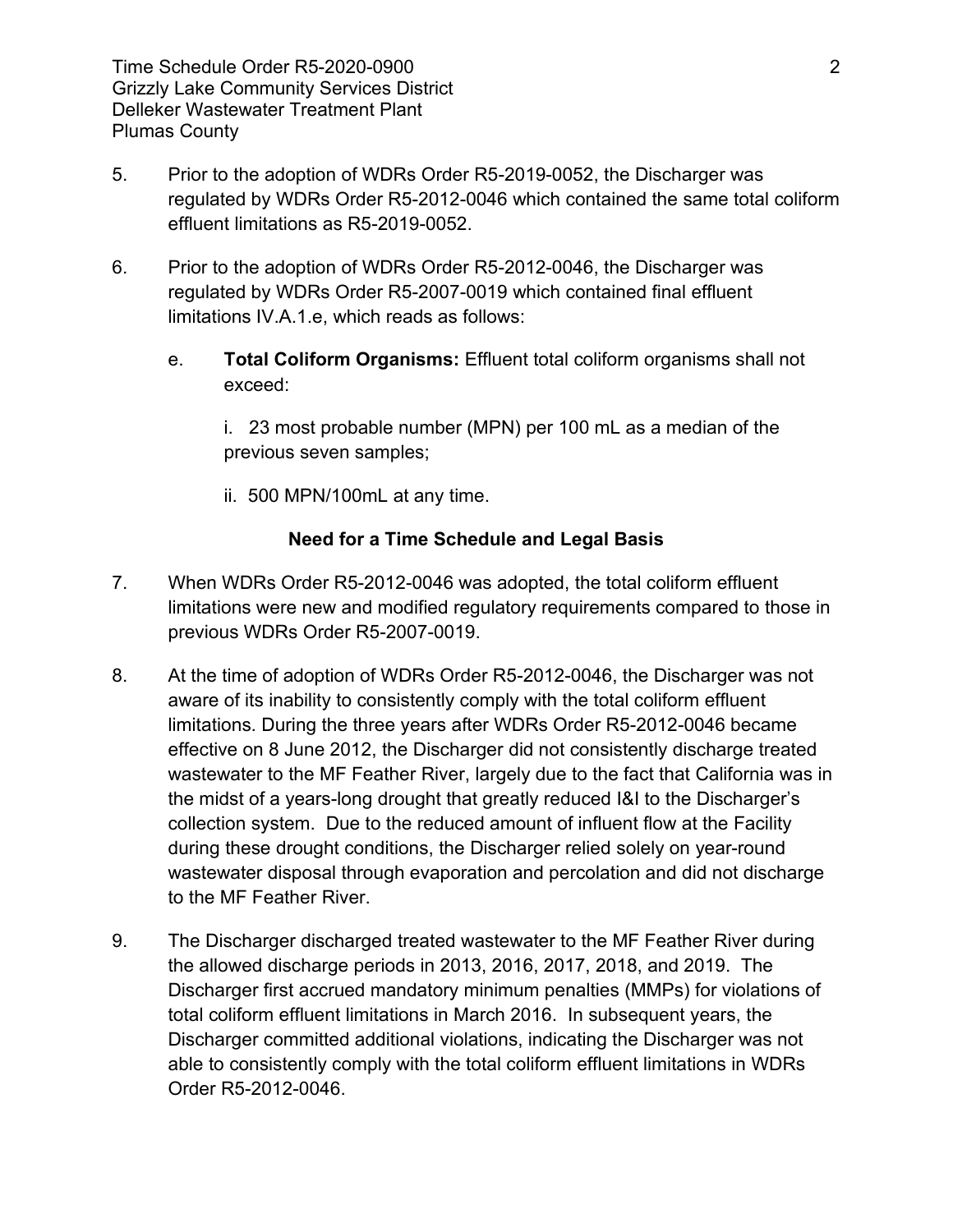Time Schedule Order R5-2020-0900 3 Grizzly Lake Community Services District Delleker Wastewater Treatment Plant Plumas County

- 10. The Central Valley Water Board issued the Discharger an amended Notice of Violation (NOV) dated 21 February 2019 that included total coliform effluent violations from March 2016 to March 2018. The Central Valley Water Board issued the Discharger another NOV dated 7 August 2019 that included total coliform effluent violations from April 2018 to April 2019.
- 11. The Discharger, identified as a severely disadvantaged community, submitted a Plan of Study report in 2016 to the State Water Resources Control Board (State Water Board) to apply for a planning grant to identify and correct deficiencies at the Facility and the collection system. The Discharger received Planning Grant Agreement No. D17-04004 (Planning Grant) from the State Water Board for \$500,000 to, among other items, evaluate the need for Facility upgrades or improvements necessary to comply with the WDRs in a Preliminary Engineering Report (PER).
- 12. On 12 December 2019, the Discharger submitted a request and justification for additional time to achieve compliance with final total coliform effluent limitations and referenced a letter dated 18 November 2019 explaining actions the Discharger will take to reduce total coliform effluent violations and meet the final effluent limitations in WDRs Order R5-2019-0052. For compliance with the final effluent limitations, the Discharger anticipates that additional time is necessary to purchase equipment for chemical storage, handling, and transportation, purchase and install new chemical feed pumps for greater capacity for disinfection, purchase and install new equipment for monitoring chlorine residual during the disinfection process, and investigate installing a SCADA system to provide realtime monitoring at the disinfection process. In addition, as part of the Planning Grant, the Discharger is working with its consultant to develop a PER to address ways to optimize the treatment process, which will consequently provide better treatment for total coliform.
- 13. This Order provides a time schedule for the Discharger to make upgrades at the Facility, develop and implement a pollution prevention plan, and complete a PER (as required by their Planning Grant) to identify the necessary treatment plant upgrades to meet the final total coliform effluent limitations.

### **Mandatory Minimum Penalties**

14. California Water Code sections 13385(h) and (i) require the Central Valley Water Board to impose mandatory minimum penalties (MMPs) upon dischargers that violate certain effluent limitations. California Water Code section 13385(j)(3)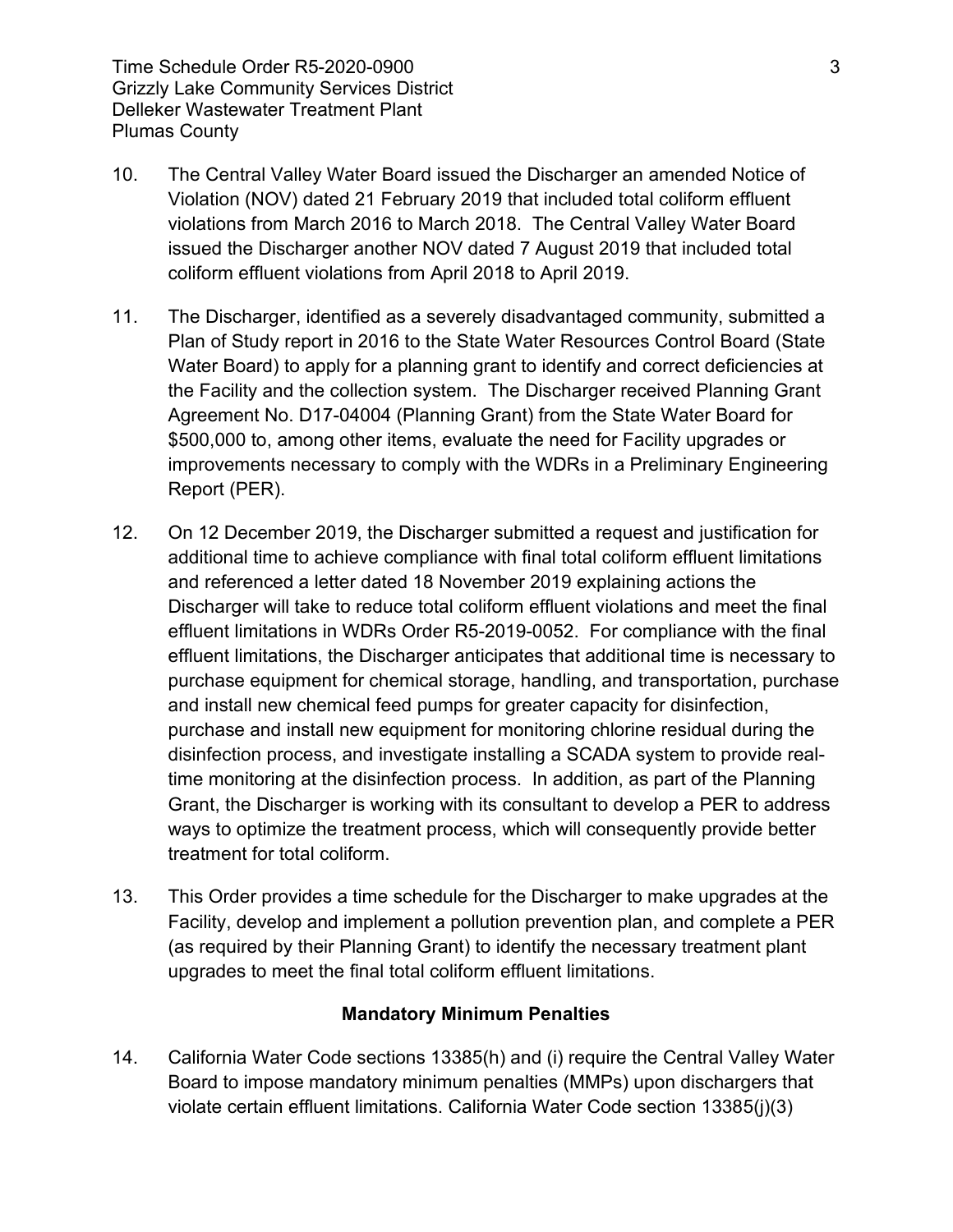exempts the discharge from mandatory minimum penalties "where the waste discharge is in compliance with either a cease and desist order issued pursuant to Section 13301 or a time schedule order issued pursuant to Section 13300 or 13308, if all the [specified] requirements are met."

- 15. Following the adoption of WDRs Order R5-2012-0046, in accordance with California Water Code (CWC) section 13385(j)(3), the Central Valley Water Board finds that, based upon results of effluent monitoring, the Discharger is not able to consistently comply with the final effluent limitations for total coliform. These limitations are based on new and modified regulatory requirements that became applicable to the Order after the effective date of the WDRs, and after 1 July 2000, for which new or modified control measures are necessary in order to comply with the limitation, and the new or modified control measures cannot be designed, installed, and put into operation within 30 calendar days.
- 16. Per the requirements of CWC section 13385(j)(3), the Central Valley Water Board finds the following:
	- a. This Order specifies the actions that the Discharger is required to take in order to correct the violations that would otherwise be subject to California Water Code sections 13385(h) and (i).
	- b. The Discharger requires additional time to purchase and install equipment related to the disinfection process, investigate installing a SCADA system at the Facility, and complete the PER to address ways to optimize the treatment process to meet current and future effluent limits. In addition, since limited funding is available to make improvements at the Facility, more time is needed to obtain construction funding for treatment plant upgrades if necessary.
	- c. This Order establishes a time schedule to bring the waste discharge into compliance with the effluent limitations that is as short as possible, taking into account the technological, operational, and economic factors that affect the design, development, and implementation of the control measures that are necessary to comply with the effluent limitations.
- 17. Compliance with this Order exempts the Discharger from MMPs for violations of the final effluent limitations for total coliform found in WDRs Order R5-2019-0052 from **05 February 2020** (the date of this Order) until **04 February 2025.**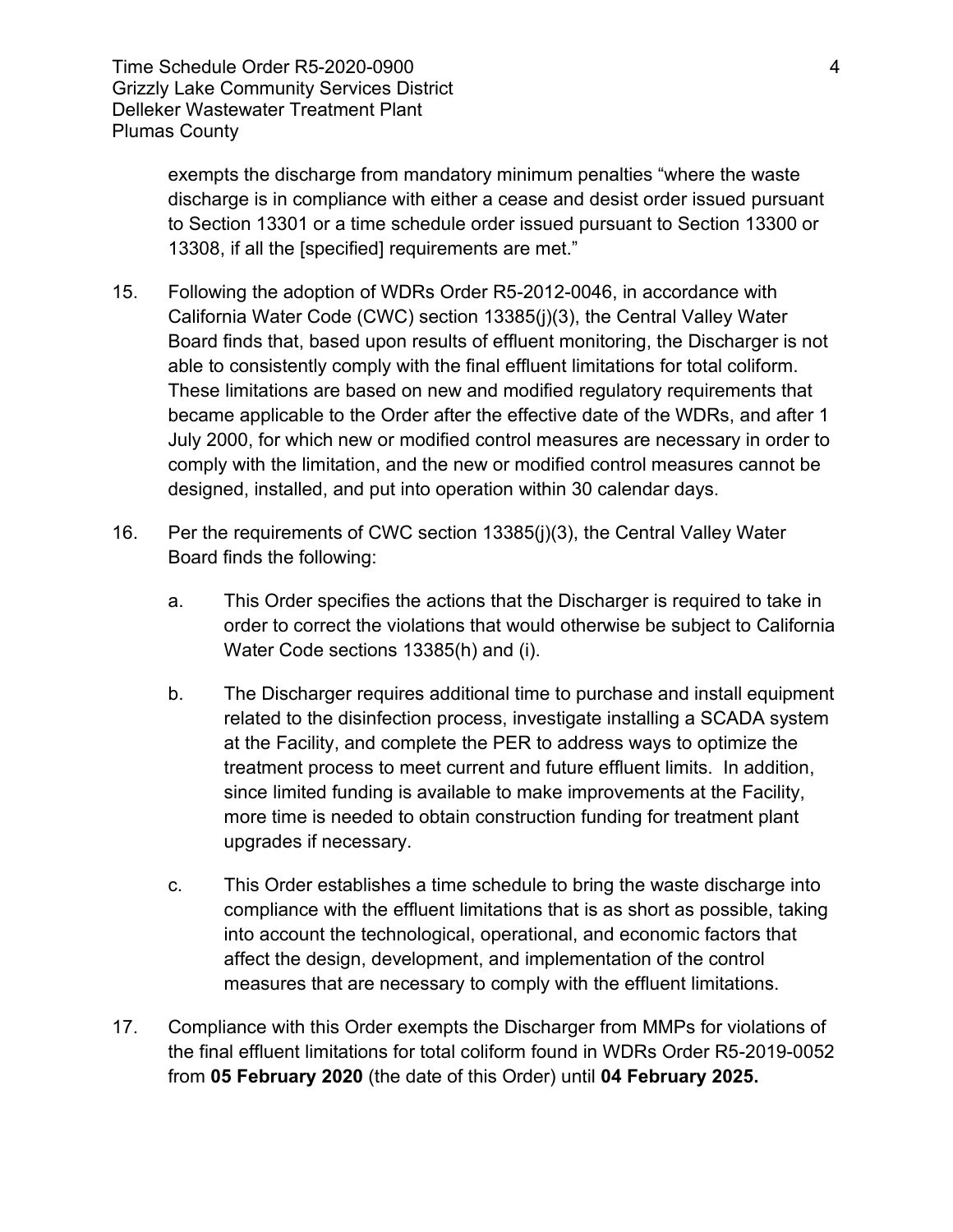- 18. In accordance with CWC section 13385(j)(3)(C), the total length of protection from MMPs for the final effluent limitations for total coliform does not exceed five years.
- 19. Since the time schedule for completion of actions necessary to bring the waste discharge into compliance exceeds one year, this Order includes interim effluent limitations and interim requirements and dates for their achievement.
- 20. The interim effluent limitations for total coliform are based on expected treatment capabilities of the current Facility. The following table summarizes the interim effluent limitations for total coliform based on samples collected after the effective date of WDRs R5-2012-0046:

| <b>Parameter</b>      | <b>Units</b> | # Effluent<br><b>Samples</b> | <b>Mean</b><br>(Median) | <b>Maximum</b><br><b>Effluent</b><br><b>Concentration</b> | 7-day<br>median | More than<br>once in any<br>30-day period |
|-----------------------|--------------|------------------------------|-------------------------|-----------------------------------------------------------|-----------------|-------------------------------------------|
| <b>Total Coliform</b> | MPN/100mL    | 53                           | 277(30)                 | >1600                                                     | 240             | 500                                       |

## **Table 1 – Calculation of Interim Effluent Limitations for Total Coliform**

- 21. The Central Valley Water Board finds that the Discharger should be able to maintain compliance with the interim effluent limitations included in this Order. Interim effluent limitations are established when compliance with the final effluent limitations cannot be achieved by the existing Facility. Discharge of constituents in concentrations in excess of the final effluent limitations, but in compliance with the interim effluent limitations, can significantly degrade water quality and adversely affect the beneficial uses of the receiving stream on a long-term basis. The interim effluent limitations, however, establish an enforceable ceiling concentration until compliance with the final effluent limitation can be achieved.
- 22. If an interim effluent limit contained in this Order is exceeded, then the Discharger is subject to MMPs for that particular exceedance as it will no longer meet the exemption in CWC section 13385(j)(3). It is the intent of the Board that a violation of an interim daily maximum effluent limit subjects the Discharger to one MMP for the day in which the sample was collected.

## **Other Regulatory Requirements**

23. CWC section 13300 states the following: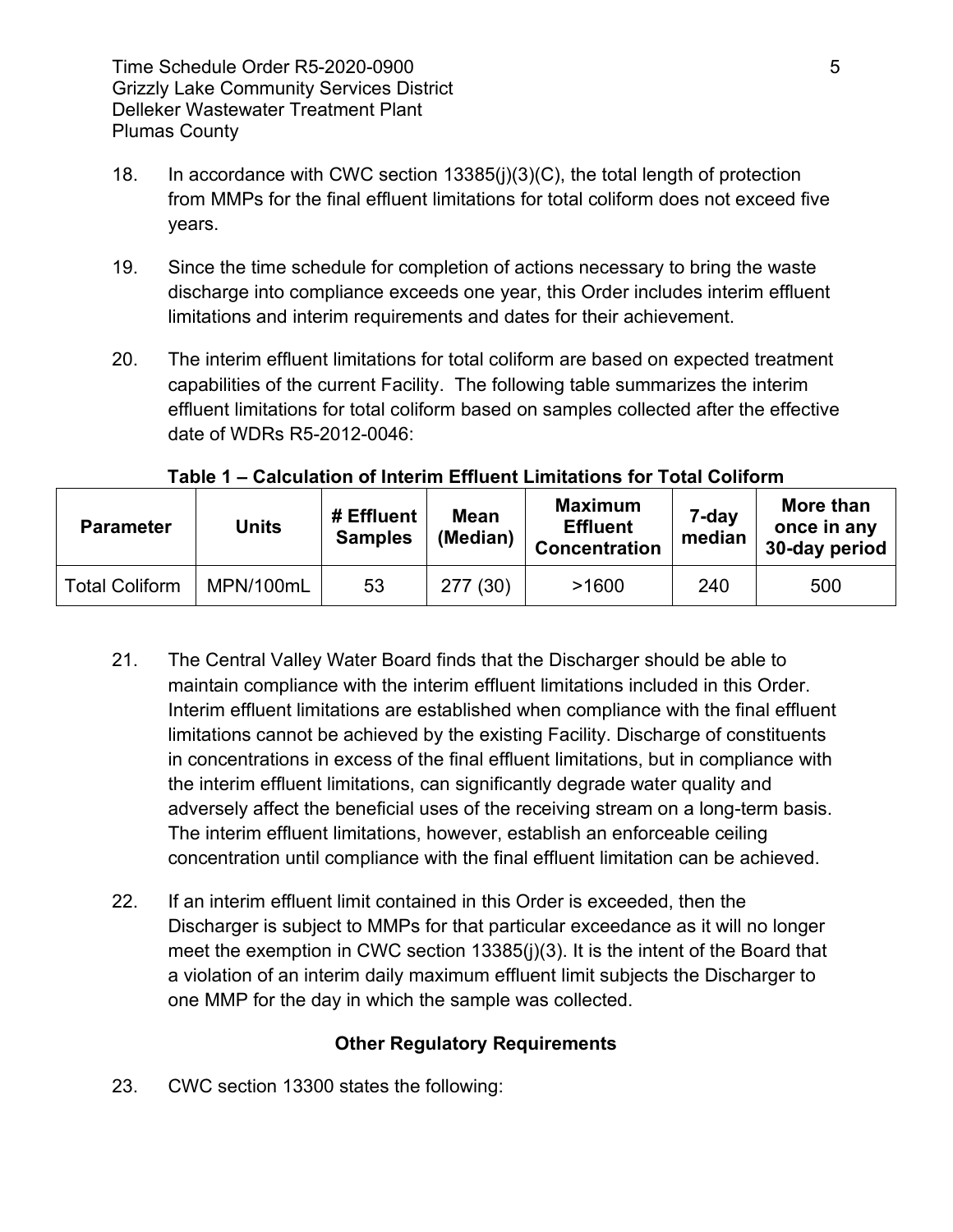Time Schedule Order R5-2020-0900 6 Grizzly Lake Community Services District Delleker Wastewater Treatment Plant Plumas County

Whenever a regional board finds that a discharge of waste is taking place or threatening to take place that violates or will violate requirements prescribed by the regional board, or the state board, or that the waste collection, treatment, or disposal facilities of a discharger are approaching capacity, the board may require the discharger to submit for approval of the board, with such modifications as it may deem necessary, a detailed time schedule of specific actions the discharger shall take in order to correct or prevent a violation of requirements.

24. CWC section 13267, subdivision (b) states the following in relevant part:

[T]he regional board may require that any person who has discharged, discharges, or is suspected of having discharged or discharging, or who proposes to discharge waste within its region . . . shall furnish, under penalty of perjury, technical or monitoring program reports which the regional board requires. The burden, including costs, of these reports shall bear a reasonable relationship to the need for the report and the benefits to be obtained from the reports. In requiring those reports, the regional board shall provide the person with a written explanation with regard to the need for the reports, and shall identify the evidence that supports requiring that person to provide the reports.

25. CWC section 13383, subdivision (a), states the following:

The state board or a regional board may establish monitoring, inspection, entry, reporting, and recordkeeping requirements . . . for any person who discharges, or proposes to discharge, to navigable waters . . . .

- 26. The Discharger owns and operates the wastewater treatment facility which is subject to this Order. The technical and monitoring reports required by this Order pursuant to CWC 13267 and 13383 are necessary to determine compliance with the WDRs and with this Order. The burdens, including costs, of these reports bear a reasonable relationship to the needs for the reports and the benefits to be obtained therefrom.
- 27. Issuance of this Order is exempt from the provisions of the California Environmental Quality Act (Pub. Resources Code, § 21000 et seq.) ("CEQA") pursuant to Water Code section 13389, since the adoption or modification of a NPDES permit for an existing source is statutorily exempt, and this Order only serves to implement a NPDES permit. (Pacific Water Conditioning Ass'n, Inc. v. City Council of City of Riverside (1977) 73 Cal.App.3d 546, 555 556.). Issuance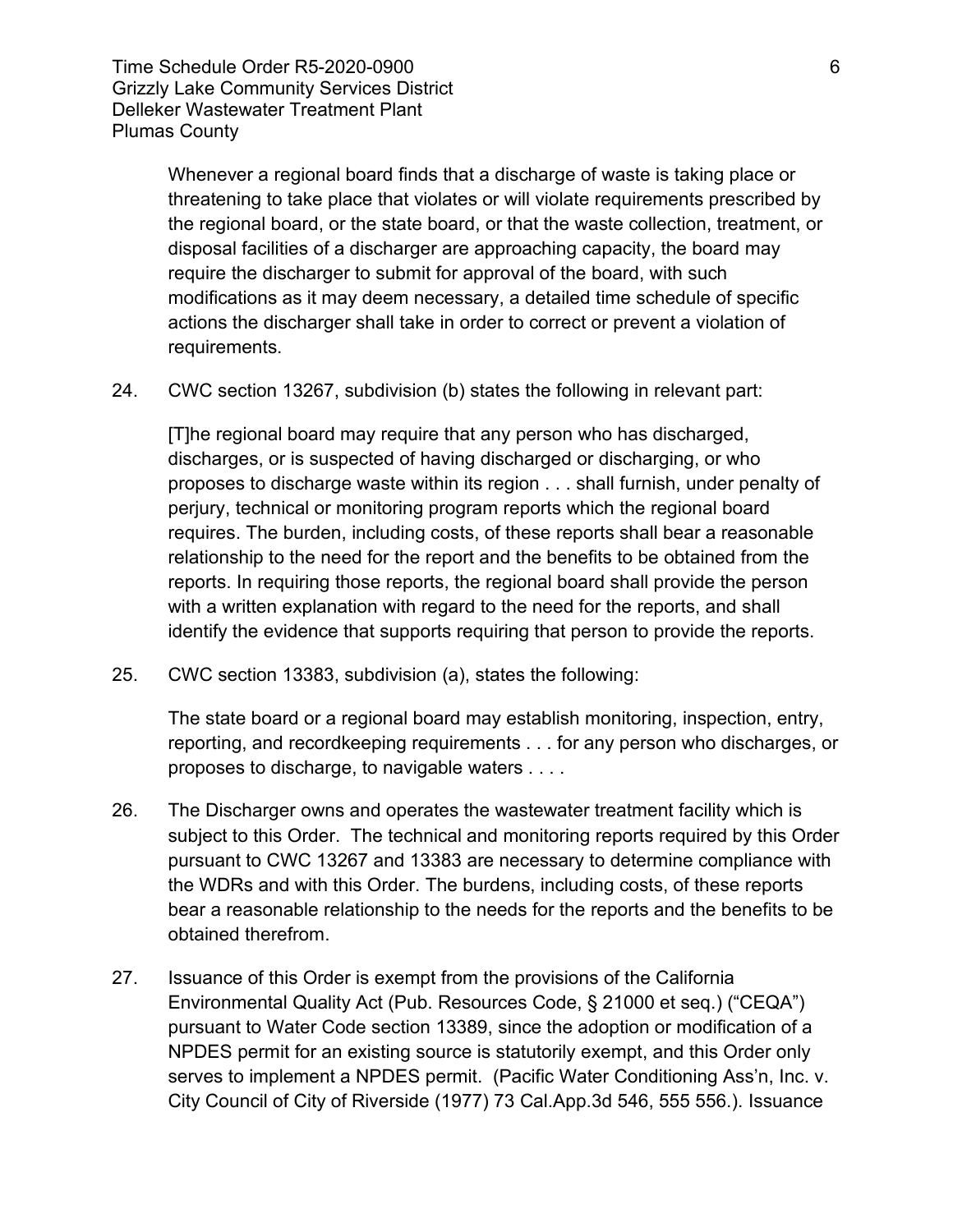Time Schedule Order R5-2020-0900 7 7 Grizzly Lake Community Services District Delleker Wastewater Treatment Plant Plumas County

of this enforcement Order is further exempt from CEQA pursuant to California Code of Regulations, title 14, section 15321, subdivision (a)(2).

28. On 03 January 2020, Central Valley Water Board staff issued a notice of public hearing and provided a 30-day comment period for consideration of adopting a TSO under section 13300 of the Water Code to establish a time schedule for achieving compliance with waste discharge requirements. The notice stated that any member of the public may request an oral hearing before the Executive Officer, and if no hearing is requested, the Executive Officer's review of the administrative record, including any written comments received shall constitute the public hearing.

### **IT IS HEREBY ORDERED THAT:**

1. Pursuant to CWC sections 13300, 13267, and 13383, the Discharger shall comply with the following time schedule to submit reports and ensure completion of activities described in Finding 12, above:

| <b>Task</b>                                                                                                                                                                                                                                                                                                                                        | <b>Compliance Date</b>                                                                      |  |
|----------------------------------------------------------------------------------------------------------------------------------------------------------------------------------------------------------------------------------------------------------------------------------------------------------------------------------------------------|---------------------------------------------------------------------------------------------|--|
| <b>Pollution Prevention Plan.</b> Submit and implement a<br>Pollution Prevention Plan (PPP) pursuant to CWC section<br>13263.3 for total coliform organisms. This can be submitted<br>in conjunction with the Preliminary Engineering Report, if<br>applicable.                                                                                    | 1 January 2021                                                                              |  |
| <b>Preliminary Engineering Report.</b> Submit a Preliminary<br>Engineering Report as described in the requirements of<br><b>Planning Grant.</b>                                                                                                                                                                                                    | 1 January 2021                                                                              |  |
| <b>Construction Funding Application.</b> Submit application for<br>construction funding                                                                                                                                                                                                                                                            | 1 September 2021                                                                            |  |
| <b>Final Compliance.</b> Achieve compliance with final total<br>coliform effluent limitations.                                                                                                                                                                                                                                                     | 04 February 2025                                                                            |  |
| <b>Annual Progress Reports.</b> Submit annual progress reports<br>documenting the steps taken to comply with this Order,<br>describing the completion of tasks, evaluation of the<br>effectiveness of the implemented measures of the PPP, and<br>an assessment of whether additional measures are<br>necessary to meet the final compliance date. | 1 February 2020<br>1 February 2021<br>1 February 2022<br>1 February 2023<br>1 February 2024 |  |

#### **Table 2 – Compliance Schedule**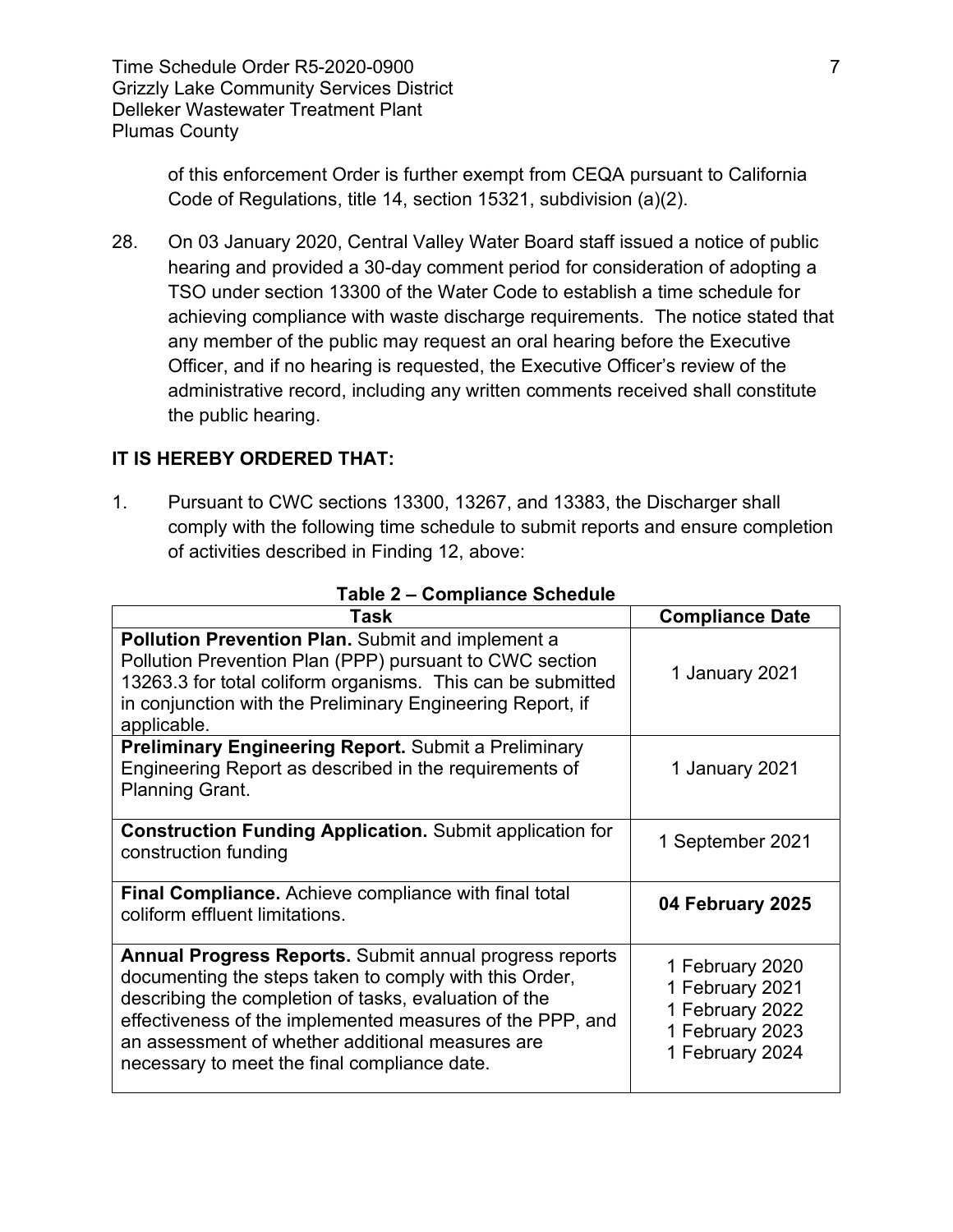Time Schedule Order R5-2020-0900 8 Grizzly Lake Community Services District Delleker Wastewater Treatment Plant Plumas County

2. Discharge from Discharge Point 001 shall not exceed the following interim effluent limitations. The interim effluent limitations for total coliform are effective upon adoption of this Order and shall apply in lieu of the corresponding final effluent limitations in WDRs Order R5-2019-0052. The Discharger shall comply with the following interim effluent limitations until **04 February 2025**.

| <b>Parameter</b>      | Units     | 7-day median | More than once in<br>any 30-day period |
|-----------------------|-----------|--------------|----------------------------------------|
| <b>Total Coliform</b> | MPN/100mL | 240          | 500                                    |

#### **Table 3 – Interim Effluent Limitations for Total Coliform**

3. Any person signing a document submitted under this Order shall make the following certification:

"I certify under penalty of law that I have personally examined and am familiar with the information submitted in this document and all attachments and that, based on my knowledge and on my inquiry of those individuals immediately responsible for obtaining the information, I believe that the information is true, accurate, and complete. I am aware that there are significant penalties for submitting false information, including the possibility of fine and imprisonment."

- 4. In accordance with California Business and Professions Code sections 6735, 7835, and 7835.1, engineering and geologic evaluations and judgments shall be performed by or under the direction of registered professionals competent and proficient in the fields pertinent to the required activities. All technical reports specified herein that contain work plans for, that describe the conduct of investigations and studies, or that contain technical conclusions and recommendations concerning engineering and geology shall be prepared by or under the direction of appropriately qualified professional(s), even if not explicitly stated. Each technical report submitted by the Discharger shall contain the
- 5. If, in the opinion of the Executive Officer, the Discharger fails to comply with the provisions of this Order, the Executive Officer may refer this matter to the Attorney General for judicial enforcement, may issue a complaint for administrative civil liability, or may take other enforcement actions. Failure to comply with this Order or with the WDR may result in the assessment of Administrative Civil Liability of up to \$10,000 per violation, per day, depending on the violation, pursuant to the Water Code, including sections 13268, 13350 and